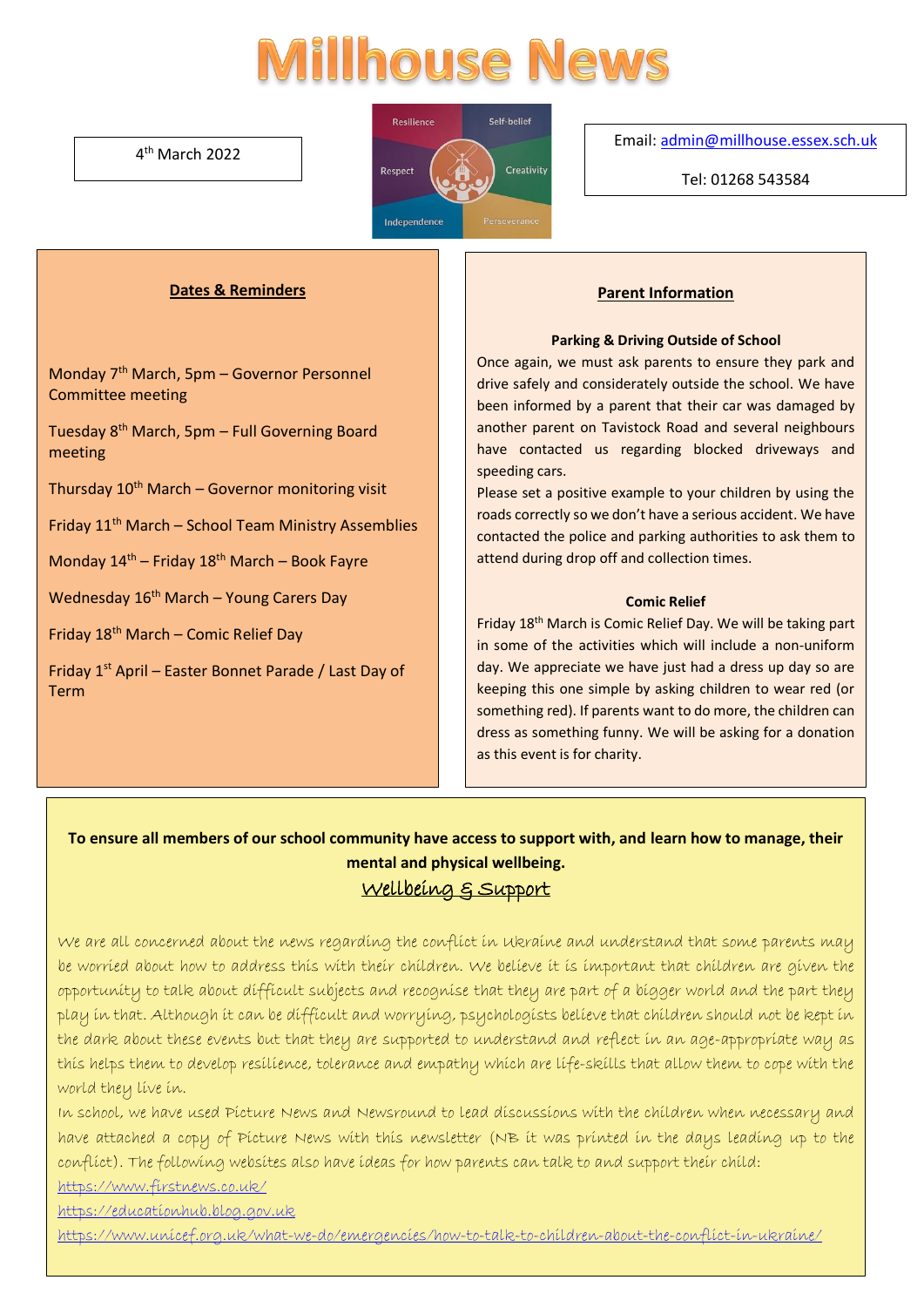# **To increase access to and improve provision of reading for all children**

# **Reading**

This week saw World Book Day and today the children and staff enjoyed dressing up as different characters and words. We also shared our favourite books and performed some stories to other classes.

All the children have been given a book token which can be used to buy a special World Book Day book or put towards a different book.

In the week beginning 14<sup>th</sup> March, we will have a Book Fair. More information will be sent out next week.

**To enhance children's motivation and their ambition for their futures.** 

# **Inspiring Tomorrow's Generation, Today**

On Monday, Year 1 had a visit from the 'Dinosaur Man', Graham who is a palaeontologist. He talked about what his job is and why he likes it so much and the children learnt about different dinosaurs and had a 'visit' from Mary Anning who talked about her love of fossils.

Here are some comments from some of the children:

Onali liked seeing the real dinosaur fossils.

Isabella: it made her have ideas and I want to tell my dad that I want a book all about dinosaurs!

Siyansa was surprised there was a real egg that was made into a rock and there was a baby dinosaur in it. She thought it was still alive but it wasn't. I was laughing so hard when I realised Graham was holding real dinosaur poo!

Sophie: I liked seeing the fake dinosaurs around the hall but the T Rex was still a bit scary.

Theodore: I loved it! My favourite thing is dinosaurs so I listened and listened and I loved the dinosaurs the best. I learnt new things but was sad the baby dinosaur was dead. I was surprised how big the triceratops body really was and his jaws.

Mason was surprised that the dinosaur poo turned to rock and that when the dinosaurs were extinct they also turned to rock. We got to see the dinosaur poo!

Ellie: I didn't know the dinosaurs turned to rock and also how big the dinosaur eggs really were. It was nearly as big as us!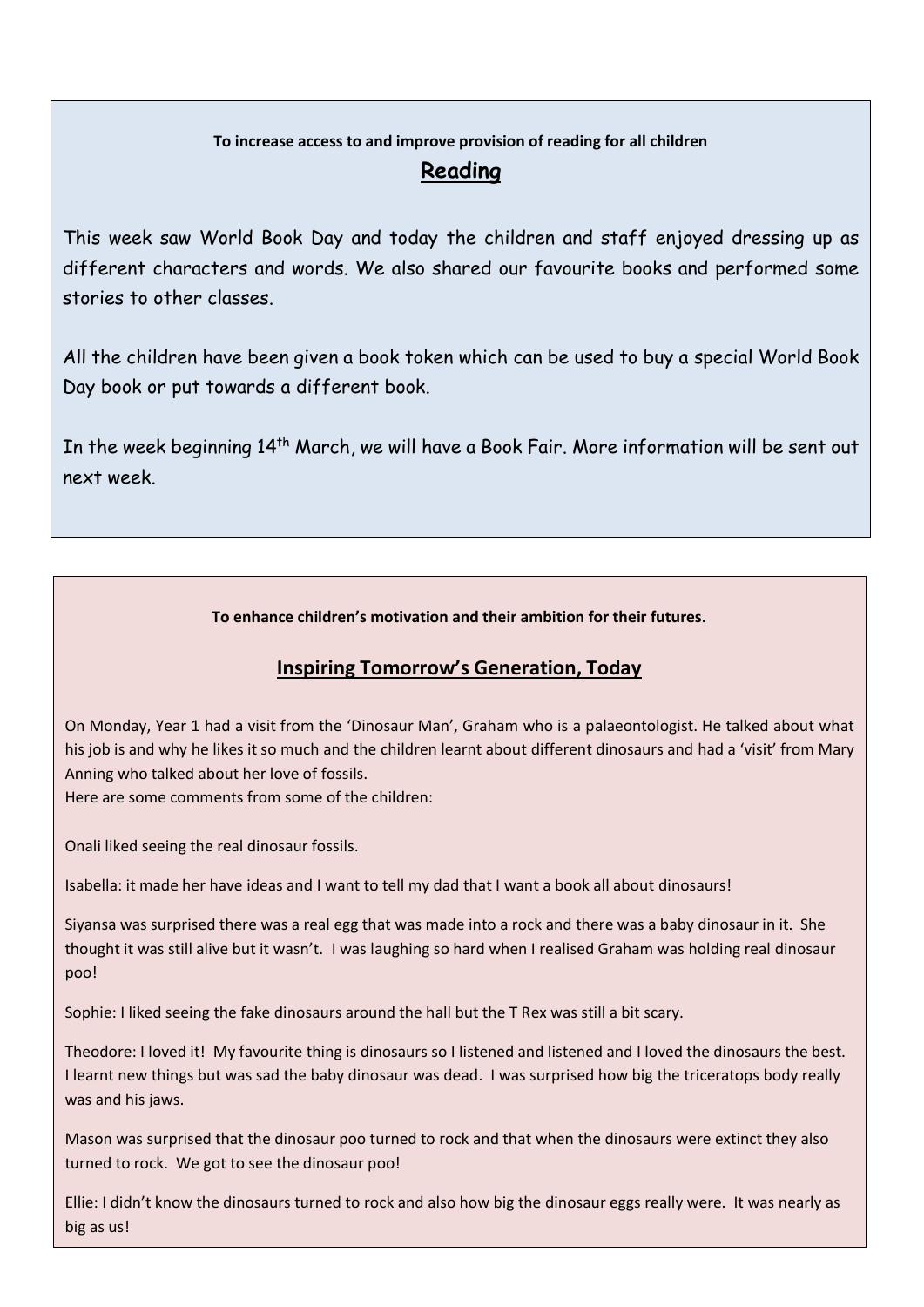#### **Nursery & Secondary School Places**

## Nursery

We have opened our applications for Nursery places for September (children born between 1st September 2018 and 31<sup>st</sup> August 2019). Those parents who have already registered their interest, will receive a letter and application form next week. If you would like a Nursery place in September and haven't registered your interest, please contact Mrs Neame in the school office.

## Secondary School

All parents should have been notified of their child's secondary school allocation for September this week. If you have not received this, your child has not been allocated a school or did not get the school they wanted, please come and speak to one of the Year 6 teachers or Mrs Haken and they will be happy to help you.